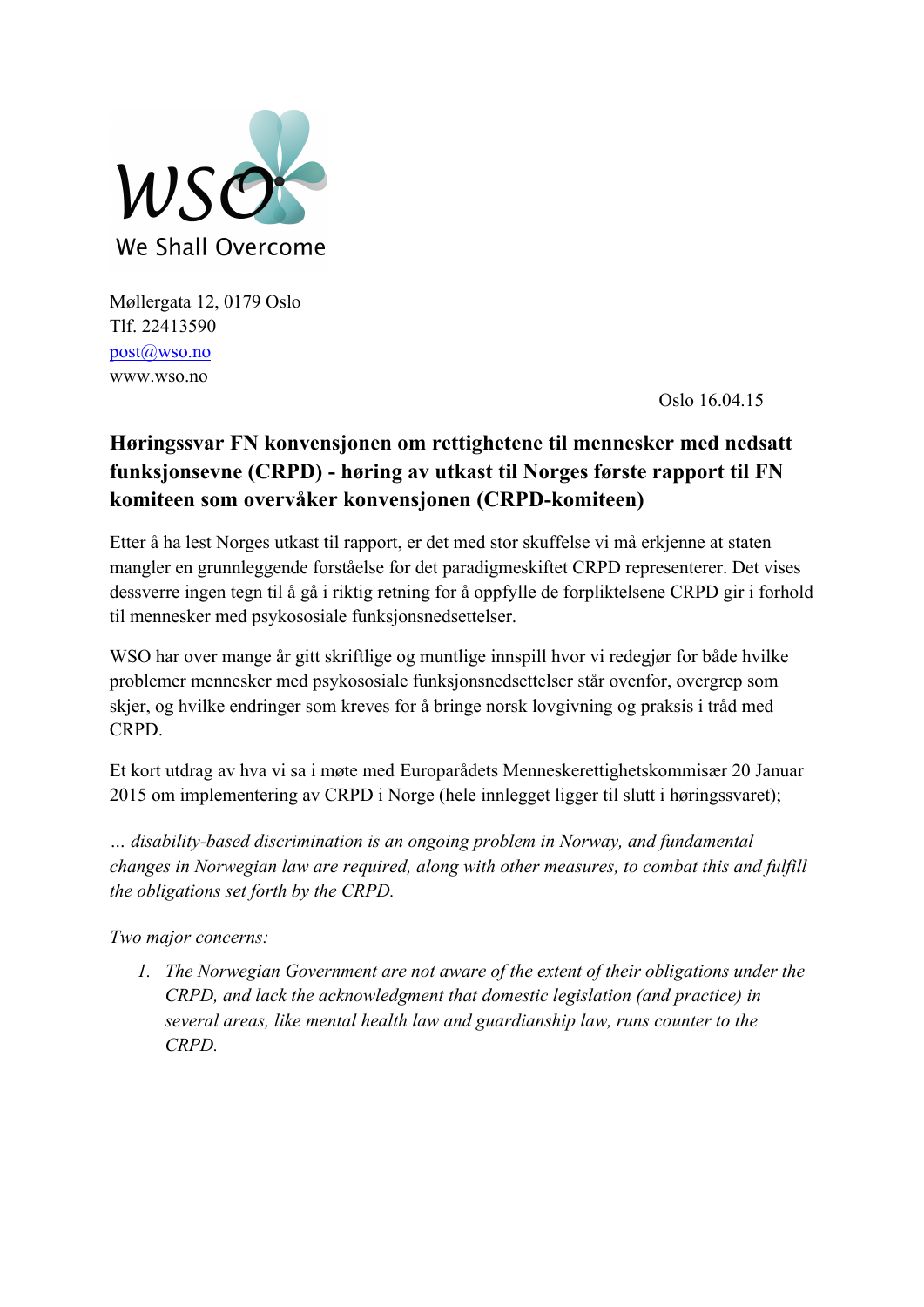*2. Norway's declarations on Art. 12, 14 and 25 of the CRPD<sup>1</sup> demonstrates this lack of awareness. The declarations are discriminatory and are a major obstacle for proper implementation of the convention.* 

WSO har gjentatte ganger informert myndighetene om de overgrep, og den tvang og tvangsbehandling vi ser skje mot mennesker med psykososiale funksjonsnedsettelser i Norge, og de alvorlige konsekvensene det har for oss som utsettes for det. I høringsuttalelsen til NOU 2011:9 som vi leverte i 2012, skrev vi dette;

### *Den doble krenkelsen*

*Vi opplever gjennom psykiatriske tvangsinngrep omfattende overgrep og krenkende behandling. Det har vi i lang tid fortalt om både muntlig og skriftlig. Når det vi forteller om ikke får noen konsekvenser, er det en dobbel krenkelse: først krenkelsen psykiatrien har påført oss, deretter krenkelsen myndigheter og et offentlig utvalg påfører ved å høre erfaringene, og så ignorere dem og konkludere med at dette må vi akseptere å utsettes for også i fremtiden. En sterkere ugyldiggjøring av våre erfaringer finnes knapt.* 

*Våre erfaringer må få konsekvenser, ikke bare lyttes til for så å ignoreres og marginaliseres.*

Fremfor å nok en gang gjenta det vi tidligere har spilt inn, når vi ikke ser tegn til at staten faktisk har tatt våre tidligere innspill med i utarbeidelsen av statsrapporten, legger vi ved en liste over dokumenter fra 2008 til 2015, hvor vi detaljert har beskrevet hvilke forpliktelser vi mener staten har i forhold til CRPD og hvilke endringer som kreves i norsk lovgivning og praksis.

## **Referanseliste til høring Statsrapport CRPD**

WSO, 2015. Høringssvar til NOU 2014:10 – Skyldevne, sakkyndighet og samfunnsvern.

WSO, 2014. Innlegg i forbindelse med UPR i FNs menneskerettighetsråd. Statement at the  $27<sup>th</sup>$  session of the Human Rights Council, Norway's Universal Periodic Review Outcome,

 $1$  Norways declarations to the UN CRPD;

<sup>&</sup>quot;Article 12

Norway recognises that persons with disabilities enjoy legal capacity on an equal basis with others in all aspects of life. Norway also recognizes its obligations to take appropriate measures to provide access by persons with disabilities to the support they may require in exercising their legal capacity. Furthermore, **Norway declares its understanding that the Convention allows for the withdrawal of legal** capacity or support in exercising legal capacity, and/or compulsory guardianship, in cases where such measures are necessary, as a last resort and subject to safeguards.

Articles 14 and 25

Norway recognises that all persons with disabilities enjoy the right to liberty and security of person, and a right to respect for physical and mental integrity on an equal basis with others. Furthermore, **Norway declares its understanding that the Convention allows for compulsory care or treatment of persons, including measures to treat mental illnesses,** when circumstances render treatment of this kind necessary as a last resort, and the treatment is subject to legal safeguards."

During the UPR review in the Human Rights Council in 2014 Norway got the recommendation to withdraw its declaration on Articles 12 and 14 of the CRPD, but Norway did not accept this.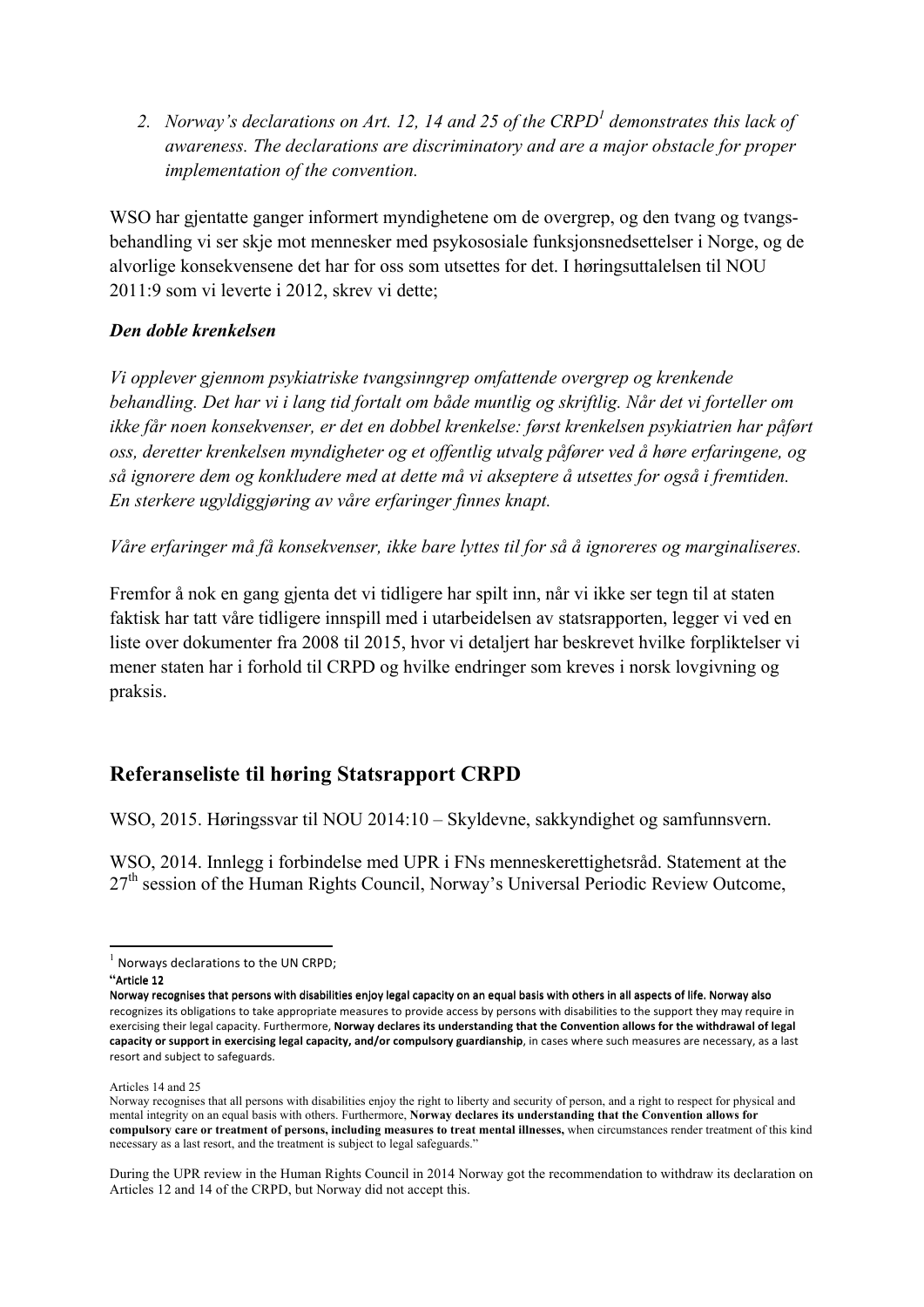World Network of Users and Survivors of Psychiatry & We Shall Overcome (WSO), Norway, Statement delivered by Hege Orefellen, Geneva, 18 September 2014.

WSO, 2013. UPR-rapport til FNs menneskerettighetsråd. Submission to the Universal Periodic Review (UPR) of Norway from We Shall Overcome (WSO), United Nations Human Rights Council, 19th Session of the Working Group on the UPR, April/May 2014, Submitted September 2013.

WSO, 2013. Parallellrapport til FN-komitéen for økonomiske, sosiale og kulturelle rettigheter ( $\overrightarrow{\text{OSK}}$ ). Parallel Report to the 5<sup>th</sup> Periodic Report of Norway to the UN Committee on Economic, Social and Cultural Rights for the 51 session (4 – 29 November 2013); "Forced psychiatric interventions as disability-based discrimination". We Shall Overcome (WSO), September 2013.

WSO, 2012. Parallellrapport til FNs torturkomité (CAT). Joint submission on Norway by We Shall Overcome (WSO), the World Network of Users and Survivors of Psychiatry (WNUSP), the European Network of (Ex-)Users and Survivors of psychiatry (ENUSP) and the International Disability Alliance (IDA), 49th Session of the Committee against Torture (29 October – 23 November 2012).

WSO, 2011. Parallellrapport til FNs menneskerettskomité (SP). Joint submission by We Shall Overcome (WSO), World Network of Users and Survivors of Psychiatry (WNUSP) and the International Disability Alliance (IDA) for the examination of Norway (review of Norway's  $6<sup>th</sup>$  Periodic ICCPR report), Human Rights Committee,  $103<sup>rd</sup>$  Session (17 October – 4 November 2011).

WSO, 2011. Høringsuttalelse til NOU 2011:9 (Paulsrudutvalget).

Hege Orefellen, 2011. "Frihet og selvbestemmelse på lik linje med andre", dissens NOU 2011:9 (Paulsrud-utvalget).

WSO, 2009. Mette Ellingsdalen, Hege Orefellen og Bjørg Njaa. I rapporten Vurdering av behandlingsvilkåret i psykisk helsevernloven (IS-1370)(Bernt-utvalget). Vedlegg 5: WSO og Menneskerettighetsutvalget, LPP: "Tid for endring og paradigmeskifte".

WSO, 2008. Brukerorienterte alternativer til tvang i sykehus (BAT), Sintef Helse, A8450; særuttalelse fra WSO og Menneskerettighetsutvalget, LPP. Mette Ellingsdalen, Hege Orefellen og Bjørg Njaa.

Oslo 16.04.15

Netto Ellingsdale

WSOs menneskerettighetsutvalg v/Mette Ellingsdalen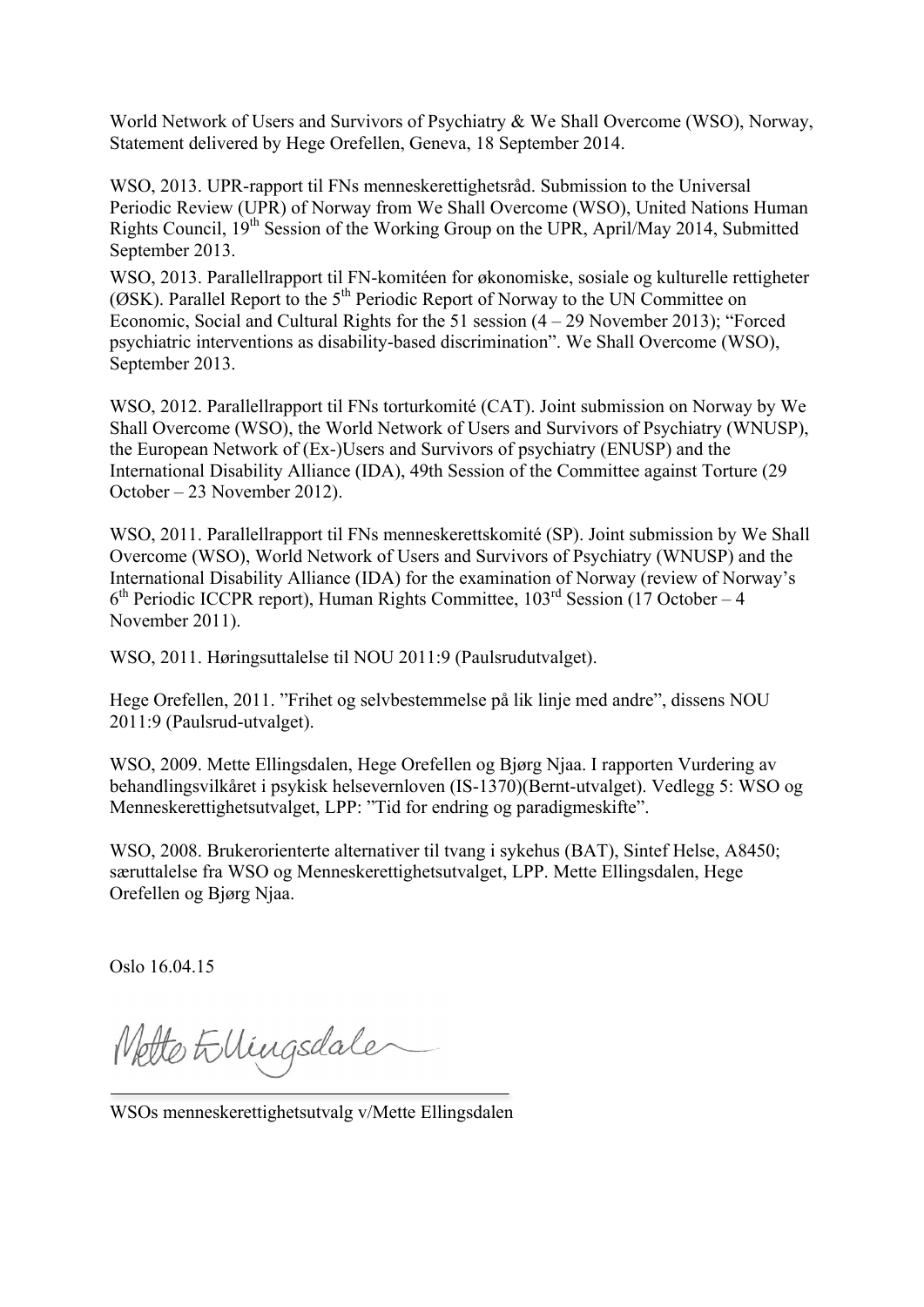

## **Meeting with the Human Rights Commissioner of the Council of Europe**

### **Oslo, 20 January 2015**

## **Implementation of the UN CPRD**

We Shall Overcome welcome Norway's ratification in 2013 of the UN Convention on the Rights of Persons with Disabilities (CRPD). However, disability-based discrimination is an ongoing problem in Norway, and fundamental changes in Norwegian law are required, along with other measures, to combat this and fulfill the obligations set forth by the CRPD.

Two major concerns:

- 3. The Norwegian Government are not aware of the extent of their obligations under the CRPD, and lack the acknowledgment that domestic legislation (and practice) in several areas, like mental health law and guardianship law, runs counter to the CRPD.
- 4. Norway's declarations on Art. 12, 14 and 25 of the CRPD<sup>2</sup> demonstrates this lack of awareness. The declarations are discriminatory and are a major obstacle for proper implementation of the convention.

### **Suggested recommendations;**

- The Human Rights Commissioner urges Norway to withdraw its interpretive declarations on Articles 12, 14 and 25 of the UN CRPD.
- The Human Rights Commissioner encourages Norway to take necessary action to develop laws and policies to replace regimes of substitute decision-making by supported decision-making which respects the person's autonomy, will and preferences.

<sup>!!!!!!!!!!!!!!!!!!!!!!!!!!!!!!!!!!!!!!!!!!!!!!!!!!!!!!!!!!!!</sup>  $<sup>2</sup>$  Norways declarations to the UN CRPD:</sup>

<sup>&</sup>quot;Article!12

Norway recognises that persons with disabilities enjoy legal capacity on an equal basis with others in all aspects of life. Norway also recognizes its obligations to take appropriate measures to provide access by persons with disabilities to the support they may require in exercising their legal capacity. Furthermore, Norway declares its understanding that the Convention allows for the withdrawal of legal capacity or support in exercising legal capacity, and/or compulsory guardianship, in cases where such measures are necessary, as a last resort and subject to safeguards.

Articles 14 and 25

Norway recognises that all persons with disabilities enjoy the right to liberty and security of person, and a right to respect for physical and mental integrity on an equal basis with others. Furthermore, **Norway declares its understanding that the Convention allows for compulsory care or treatment of persons, including measures to treat mental illnesses,** when circumstances render treatment of this kind necessary as a last resort, and the treatment is subject to legal safeguards."

During the UPR review in the Human Rights Council in 2014 Norway got the recommendation to withdraw its declaration on Articles 12 and 14 of the CRPD, but Norway did not accept this.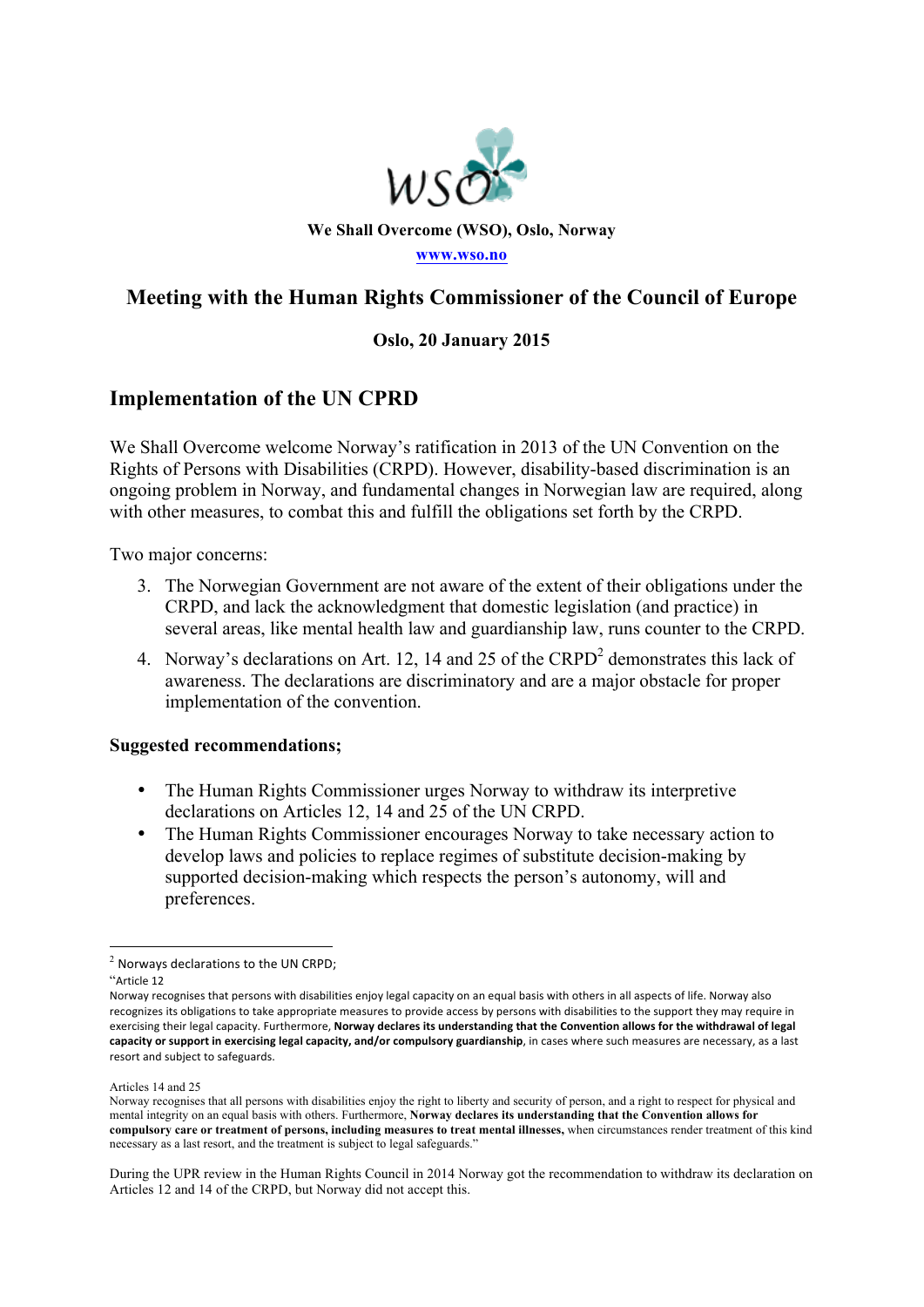• The Human Rights Commissioner urges Norway to ratify the Optional Protocol to the CRPD.

## **Use of coercion in the mental health system**

Norway is upholding discriminatory mental health legislation, were detention (and forced treatment) are imposed based on an assessment of psychosocial disability ("serious mental disorder") combined with the additional alternative requirements "need for care and treatment" or "danger to self or others".<sup>3</sup> Regardless of due process guarantees and legal safeguards, such a regime of detention constitutes disability-based discrimination and runs counter to the CRPD. Thousands are detained in Norwegian mental health facilities each year.<sup>4</sup>

Intrusive medical practises, like forced drugging, forced electroshock (ECT), restraints and solitary confinement, continue to be practised against persons with psychosocial disabilities, and can cause severe injuries, harm and suffering, as well as deep fear and trauma in its victims. These forced interventions have been recognised as forms of torture or other illtreatment by the UN Special Rapporteur on Torture and by the CRPD Committee.

Despite this, the Norwegian Government has no plans to make changes in legislation with regard to mental health detention and forced treatment. In their policies and national strategy plans, the Government focuses on the reduced and "correct use of psychiatric coercion"<sup>5</sup>, as if such a standard exists. Forced psychiatric interventions are discriminatory practises in violation of the CRPD, and there could therefore be no "correct use". Attempts to reduce the use of coercion are not enough, and have failed. Instead Norway should focus on ensuring elimination of such unjustified coercive practises.

### **Suggested recommendations;**

- The Human Rights Commissioner recommends Norway to repeal legal provisions authorising detention and non-consensual treatment in the mental health system and instead develop a wide range of community-based services and supports that respond to needs expressed by persons with disabilities, and respect the person's autonomy, choices and dignity, including peer support and other alternatives to the medical model of mental health.<sup>6</sup>
- The Human Rights Commissioner urges Norway to act on the recommendation given in November 2013 by the UN Committee on Economic, Social and Cultural Rights, to "incorporate into the law the abolition of the use of restraint and the enforced administration of intrusive and irreversible treatments such as neuroleptic drugs and electroconvulsive therapy".<sup>7</sup>

!!!!!!!!!!!!!!!!!!!!!!!!!!!!!!!!!!!!!!!!!!!!!!!!!!!!!!!!!!!!

 $3$  Mental Health Act of 2 July 1999 No. 62, § 3-3 first section no. 3.

<sup>4</sup> Official statistics indicate around 7700 involuntary admissions (for 5400 persons) in 2013. However the quality of national reporting is not satisfactory, and complete data do not exist. The 2014 report from the Norwegian Directorate of Health (Helsedirektoratet) shows an increase in the number of days that adults were deprived of liberty in mental health facil <sup>5</sup> National Strategy for reduced and correct use of force in mental health services, Ministry of Health and Care Services, 19 March 2010, and National Strategy for increased voluntariness in mental health services, 2012-2015.

<sup>&</sup>lt;sup>6</sup> CRPD Committee Concluding Observations on China, CRPD/C/CHN/CO/1, September 2012, para 38. <sup>7</sup> CESCR, Concluding Observations on Norway, E/C.12/NOR/CO/5, November 2013, para 19.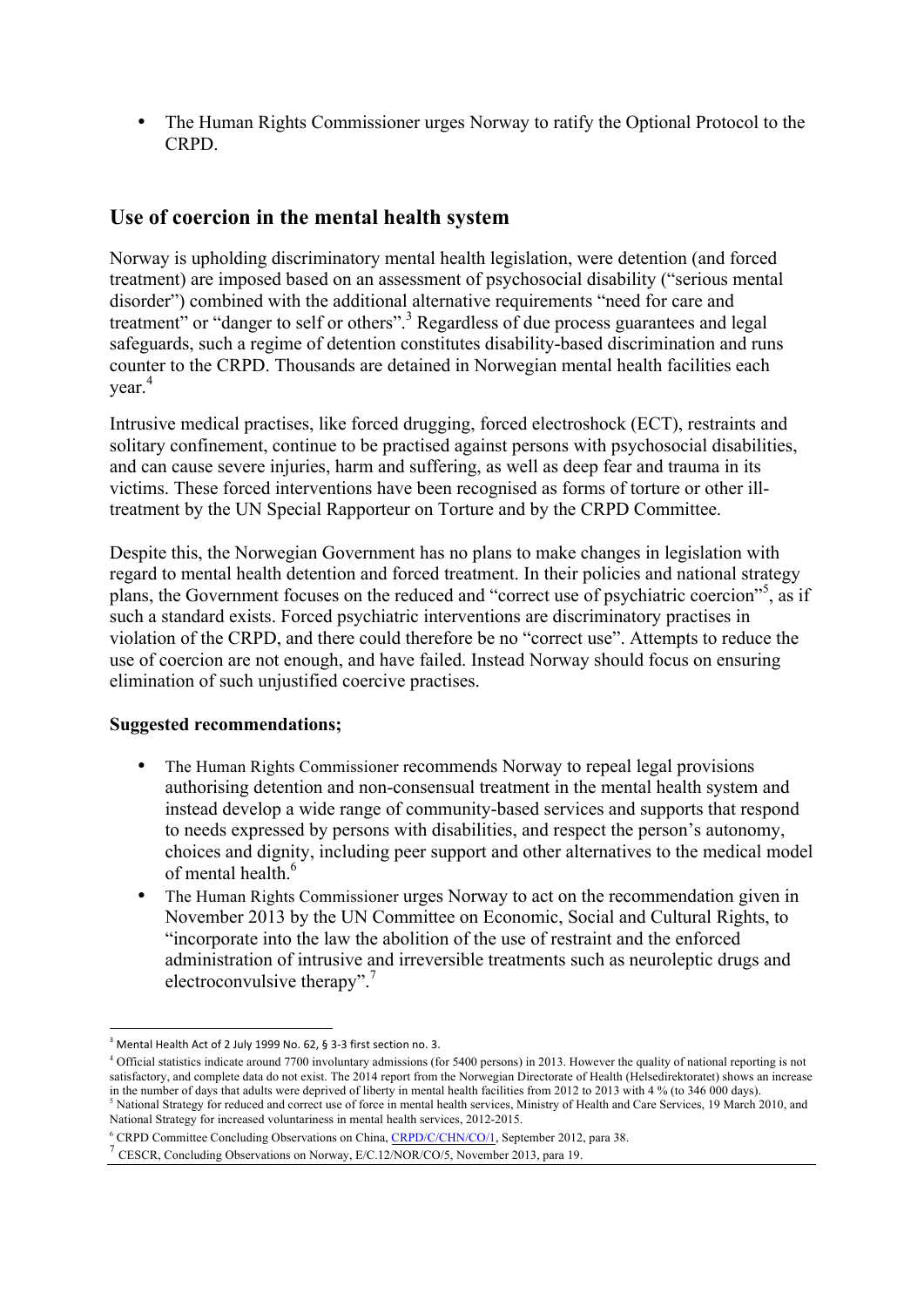

#### **www.wso.no**

## **Meeting with the Human Rights Commissioner of the Council of Europe,**

### **Oslo 20 January 2015**

#### **Statement delivered by Hege Orefellen<sup>9</sup>**

We Shall Overcome is a Norwegian DPO, run by and for users and survivors of psychiatry. We represent a marginalized group that is discriminated against based on our actual or perceived psychosocial disabilities. Some of the gravest violations happen in the medical setting, where we, without having committed any crime, can be locked up in institutions for indefinite time, segregated from society, family and friends, and treated as objects of medical interventions, instead of subjects and holders of rights. Thousands are detained in Norwegian mental health facilities each year.

Norway is upholding discriminatory mental health legislation, were detention and forced treatment are imposed on us based on an assessment of psychosocial disability ("serious mental disorder") combined with the additional alternative requirements "need for care and treatment" or "danger to self or others".10 The Mental Health Act runs counter to the CRPD as it authorizes deprivation of liberty based on psychosocial disability, it fails to recognize our autonomy and legal capacity on an equal basis with others, it fails to ensure us the right to health care based on our free and informed consent, and it fails to equally protect us against coercion and ill-treatment.

Intrusive medical practises, like forced drugging, forced electroshock (ECT), restraints and solitary confinement, continue to be practised against persons with psychosocial disabilities, and can cause severe injuries, harm and suffering, as well as deep fear and trauma in its victims. The situation is unbearable and urgent interventions are required.

#### **Implementation of the CRPD**

CRPD implementation is lagging behind standard setting mainly due to;

• A lack of understanding by the government that domestic legislation, like mental health law and guardianship law, is not in compliance with the CRPD – the first step must be to acknowledge the need for legal reforms in these areas.

**We Shall Overcome (WSO); Adress**: Møllergata 12, 0179 Oslo **Tel:** +47 22 41 35 90 **E-mail:** post@wso.no

!!!!!!!!!!!!!!!!!!!!!!!!!!!!!!!!!!!!!!!!!!!!!!!!!!!!!!!!!!!!!!!!!!!!!!!!!!!!!!!!!!!!!!!!!!!!!!!!!!!!!!!!!!!!!!!!!!!!!!!!!!!!!!!!!!!!!!!!!!!!!!!!!!!!!!!!!!!!!!!!!!!!!!!!!!!!!!!!!!!!!!!!!!!!!

<sup>&</sup>lt;sup>8</sup> We Shall Overcome (WSO) is a Norwegian NGO/DPO, run by and for users and survivors of psychiatry, established in 1968. WSO advocates for the human rights of persons with psychosocial disabilities, the implementation of the UN Convention on the Rights of Persons with Disabilities (CRPD), and bringing forced psychiatric practices and other infringements in the mental health system to an end. The organisation is a member of the World Network of Users and Survivors of Psychiatry (WNUSP), an international organisation of users and survivors of psychiatry who has special consultative status with ECOSOC.

<sup>9</sup> International Representative, WSO

<sup>10</sup> Mental Health Act of 2 July 1999 No. 62, § 3-3 first section no. 3.